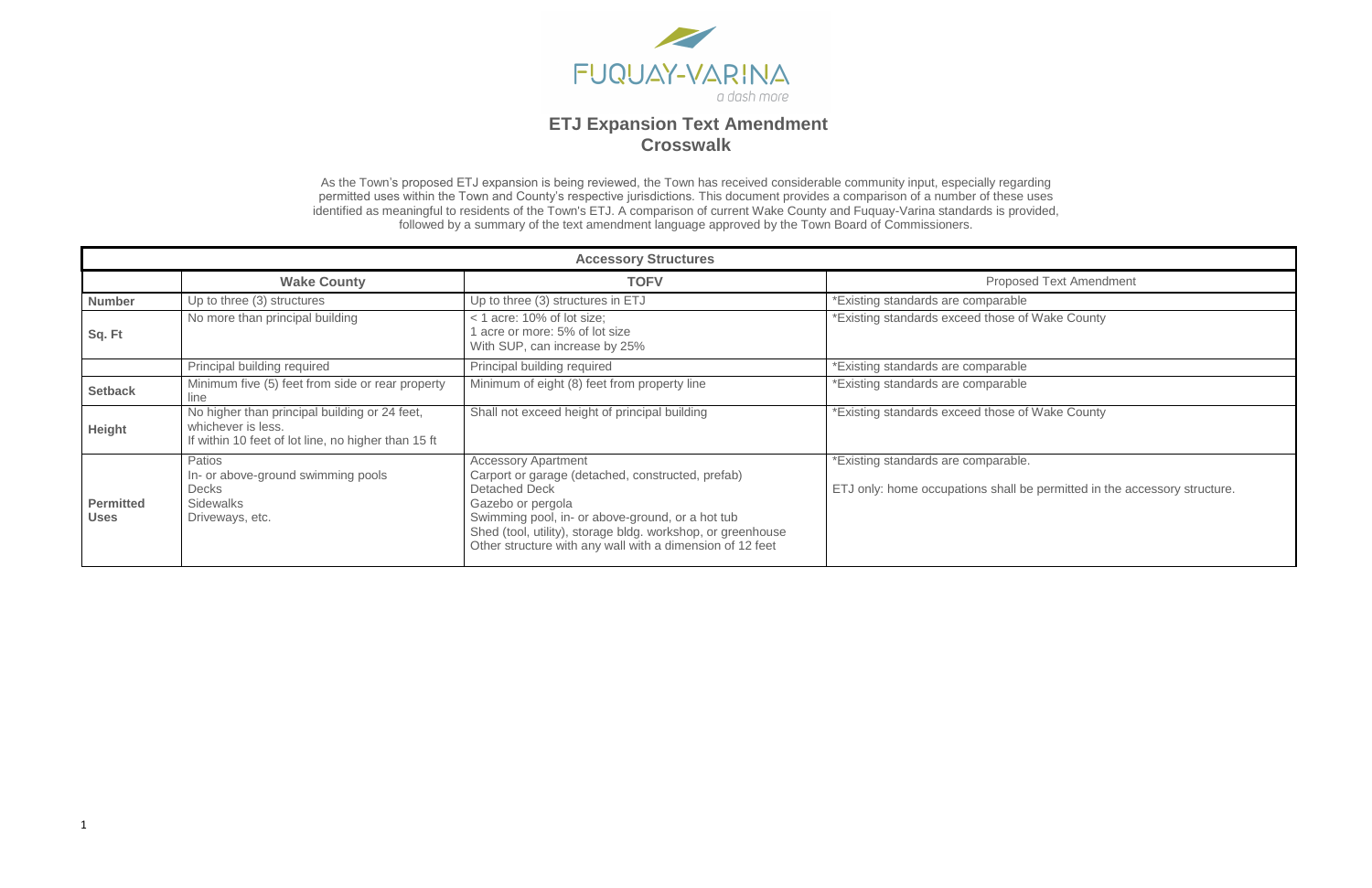

As the Town's proposed ETJ expansion is being reviewed, the Town has received considerable community input, especially regarding permitted uses within the Town and County's respective jurisdictions. This document provides a comparison of a number of these uses identified as meaningful to residents of the Town's ETJ. A comparison of current Wake County and Fuquay-Varina standards is provided, followed by a summary of the text amendment language approved by the Town Board of Commissioners.

### **Wake Text Amendment**

pations in all jurisdiction:

Regulations

vernight boarding

or office occupation that does not require a

om the Town or separate governing body.

e County Health Department and Town Inspections

canning or, sculptor, computer repair, notary public, small

of firearms as approved and permitted by the earms, and Explosives shall be permitted in the only. This does not include the manufacturing or

bwed in principal building or in accessory building

|                                        |                                                                                                                                                                                                                                                                                                                                                                                                                                                                                                                                                                | <b>Home Occupations</b>                                                                                                                                                                                                                                                                                                                                                                                                                                                                                                                                                                                                                                                                                                                                                                                                                                                                                                                                                                                                                                                                                                                                                                                                                                                                                                                                                                                                                                                                                                                                                                                  |                                                                                                                                                                                                                                                                                                                                                                                                                                                                                                                                   |
|----------------------------------------|----------------------------------------------------------------------------------------------------------------------------------------------------------------------------------------------------------------------------------------------------------------------------------------------------------------------------------------------------------------------------------------------------------------------------------------------------------------------------------------------------------------------------------------------------------------|----------------------------------------------------------------------------------------------------------------------------------------------------------------------------------------------------------------------------------------------------------------------------------------------------------------------------------------------------------------------------------------------------------------------------------------------------------------------------------------------------------------------------------------------------------------------------------------------------------------------------------------------------------------------------------------------------------------------------------------------------------------------------------------------------------------------------------------------------------------------------------------------------------------------------------------------------------------------------------------------------------------------------------------------------------------------------------------------------------------------------------------------------------------------------------------------------------------------------------------------------------------------------------------------------------------------------------------------------------------------------------------------------------------------------------------------------------------------------------------------------------------------------------------------------------------------------------------------------------|-----------------------------------------------------------------------------------------------------------------------------------------------------------------------------------------------------------------------------------------------------------------------------------------------------------------------------------------------------------------------------------------------------------------------------------------------------------------------------------------------------------------------------------|
|                                        | <b>Wake County</b>                                                                                                                                                                                                                                                                                                                                                                                                                                                                                                                                             | <b>TOFV</b>                                                                                                                                                                                                                                                                                                                                                                                                                                                                                                                                                                                                                                                                                                                                                                                                                                                                                                                                                                                                                                                                                                                                                                                                                                                                                                                                                                                                                                                                                                                                                                                              | Propo                                                                                                                                                                                                                                                                                                                                                                                                                                                                                                                             |
| <b>Approval</b>                        | Permit Required - \$50 fee                                                                                                                                                                                                                                                                                                                                                                                                                                                                                                                                     | Zoning Letter of Compliance required - \$50 fee                                                                                                                                                                                                                                                                                                                                                                                                                                                                                                                                                                                                                                                                                                                                                                                                                                                                                                                                                                                                                                                                                                                                                                                                                                                                                                                                                                                                                                                                                                                                                          | Permit Required - \$50 fee                                                                                                                                                                                                                                                                                                                                                                                                                                                                                                        |
| <b>Permitted</b><br><b>Occupations</b> | Dressmaking<br>Sewing and tailoring<br>Painting<br>Sculpturing<br>Photographer and writing<br>Telephone answering service<br>Home crafts (weaving, potting and canning)<br>Computer programming<br>Teaching or tutoring of no more than 4 students<br>at a time<br>Barbershops/beauty parlors<br>Tax consultant<br>Real estate agent<br>Lawyers<br><b>Engineers</b><br><b>Architects</b><br><b>Accountants</b><br><b>Bookkeepers</b><br>Consultants or like professions and catering<br>*Also allows manufacturing and sale of firearms<br>in Home Occupations | - Childcare Not Requiring State Regulations. Childcare<br>permitted as a home occupation shall be such that it is not<br>regulated by the State of North Carolina. In no case shall the<br>terms of this Section be construed to exempt an in-home or<br>commercial day care from applicable regulations and licensing<br>of the State.<br>- Beauty Salon. Beauty salon permitted as a home occupation<br>shall be limited to one (1) chair only.<br>- Dog Grooming. No overnight boarding or kennel operations<br>as herein permitted in the Land Development Ordinance.<br>- Office Use. This only includes a home office use for a<br>contractor, attorney, CPA, engineer/architect, insurance or real<br>estate agent, tutor, administrative service, or business or<br>manufacturing representative. No storage of equipment or<br>materials, staging for employees or deliveries, or other use<br>outside of the office shall be permitted in association with this<br>type of home occupation.<br>- Catering Service. Catering service using conventional<br>residential oven/stove only. The owner of the service shall<br>reside at the residence where the services offered, and the<br>owner is responsible for any wake County health Department<br>requirements and must be coordinated with the Town's<br>Inspections Department.<br>- Internet & Computer Services. Internet and computer services<br>shall not include sales or repairs on the premise.<br>- Teacher. Art, music, language and/or dance.<br>- Seamstress. Dressmaking and/or sewing.<br>- Notary Public<br>- Photography | <b>Proposed Permitted Home Occu</b><br>- Barbershop/Beauty Salon<br>- Childcare Not Requiring State F<br>- Dog Grooming. No kennel or ov<br>- Office Use. Any administrative<br>separate permit or inspection fro<br>- Catering: As permitted by Wake<br>Department<br>- Teaching / Tutoring.<br>- Home Crafts. Weaving, potting,<br>- Art/Services. Photography, taild<br>engine repair.<br>- Gunsmith. The manufacturing o<br>Bureau of Alcohol, Tobacco, Fire<br>extraterritorial jurisdiction (ETJ) o<br>sales of ammunition. |
| Location                               | In principal building or in accessory building with<br>pre-sub mtg and approved site plan                                                                                                                                                                                                                                                                                                                                                                                                                                                                      | In principal building only                                                                                                                                                                                                                                                                                                                                                                                                                                                                                                                                                                                                                                                                                                                                                                                                                                                                                                                                                                                                                                                                                                                                                                                                                                                                                                                                                                                                                                                                                                                                                                               | ETJ only: Home occupations allo                                                                                                                                                                                                                                                                                                                                                                                                                                                                                                   |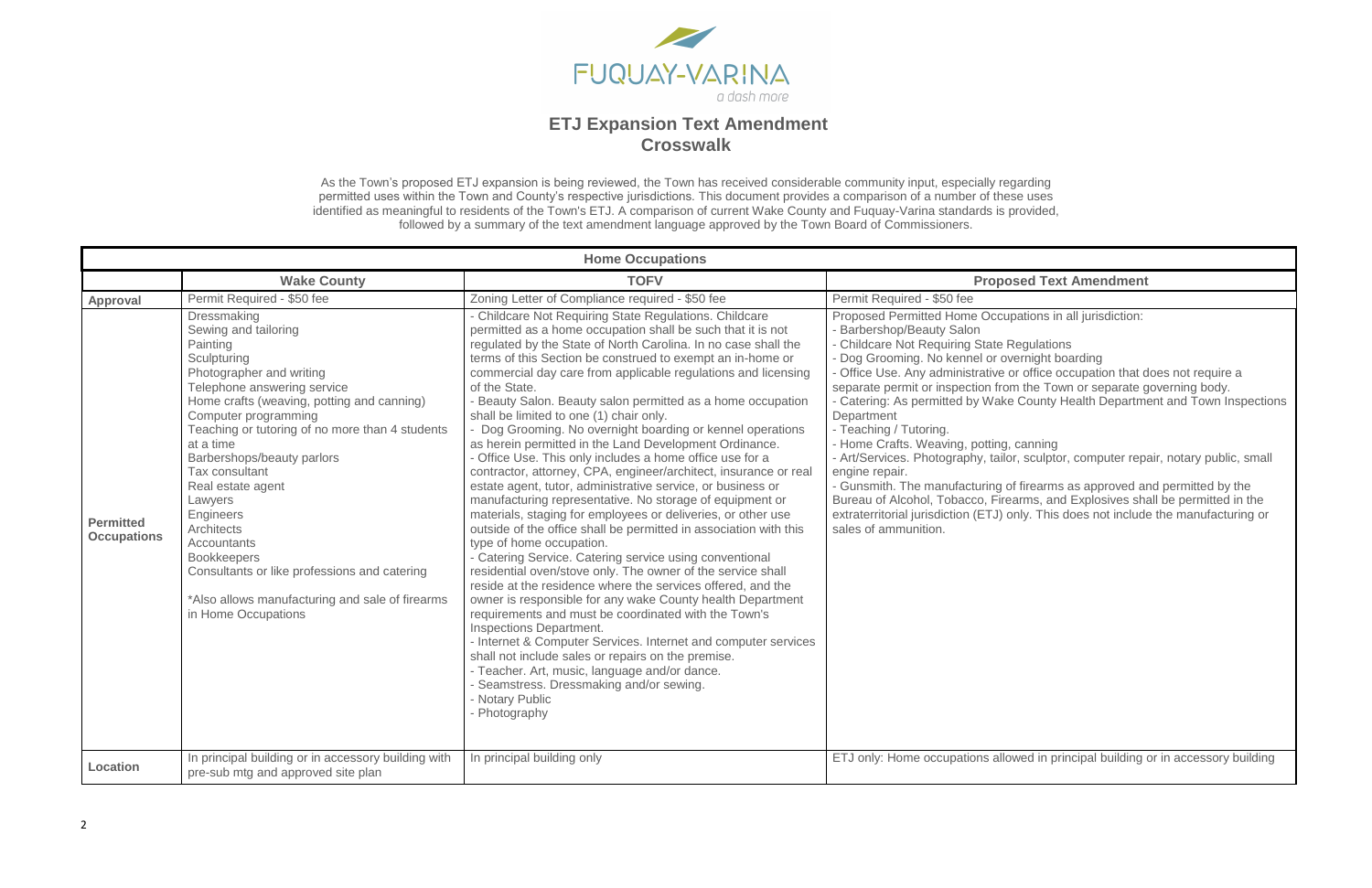

As the Town's proposed ETJ expansion is being reviewed, the Town has received considerable community input, especially regarding permitted uses within the Town and County's respective jurisdictions. This document provides a comparison of a number of these uses identified as meaningful to residents of the Town's ETJ. A comparison of current Wake County and Fuquay-Varina standards is provided, followed by a summary of the text amendment language approved by the Town Board of Commissioners.

### **Dake Text Amendment**

der following standards:

is permitted.

- must be obtained from the Town.
- are prohibited.
- de of wood (painted or not) only.
- four (4) square feet per side.
- igher than four (4) feet above grade.

) person may be employed on the property in pation who is not a resident of the residential

visitors allowed at a time.

goods, and materials outside of approved Home

|                                  |                                                                                                                                                                                                                                                                  | <b>Home Occupations</b>                                                                                                                                                                                                   |                                                                                                                                                                                                                                                                                                                                                  |
|----------------------------------|------------------------------------------------------------------------------------------------------------------------------------------------------------------------------------------------------------------------------------------------------------------|---------------------------------------------------------------------------------------------------------------------------------------------------------------------------------------------------------------------------|--------------------------------------------------------------------------------------------------------------------------------------------------------------------------------------------------------------------------------------------------------------------------------------------------------------------------------------------------|
|                                  | <b>Wake County</b>                                                                                                                                                                                                                                               | <b>TOFV</b>                                                                                                                                                                                                               | <b>Proposed To</b>                                                                                                                                                                                                                                                                                                                               |
| <b>Maximum</b><br>Area           | 50% of principal building or 750 square feet,<br>whichever is less.                                                                                                                                                                                              | 250 square feet                                                                                                                                                                                                           | ETJ only: 750 square feet                                                                                                                                                                                                                                                                                                                        |
| <b>Vehicles</b>                  | No more than two (2) vehicles, but no larger than<br>a pickup or SUV                                                                                                                                                                                             | No more than one (1) vehicle                                                                                                                                                                                              | ETJ only: No more than two (2) vehicles                                                                                                                                                                                                                                                                                                          |
| <b>Signage</b>                   | One (1) ground sign is allowed: Area of four (4)<br>square feet per side.<br>If wall-mounted: no higher than 8 ft above grade;<br>If ground-mounted, four (4) feet above grade<br>May not exceed width of 10 feet<br>May not be in ROW<br>May not be illuminated | Advertising is prohibited                                                                                                                                                                                                 | Advertising permitted in ETJ under follow<br>Home Occupation Signage.<br>- Number. One (1) ground sign is permit<br>- Permit Required. A sign permit must be<br>- Illumination. Illuminated signs are proh<br>- Material: The sign shall be made of wo<br>- Size. The sign shall not exceed four (4<br>- Height. The sign shall be no higher tha |
| <b>Employees</b>                 | No more than one (1) person who is not a full-<br>time resident                                                                                                                                                                                                  | HO owner/principal must reside in dwelling unit. No person may<br>be employed who is not an actual resident of the dwelling unit.                                                                                         | ETJ only: No more than one (1) person<br>connection with the home occupation wh<br>dwelling unit.                                                                                                                                                                                                                                                |
| <b>Outdoor</b><br><b>Storage</b> | Outdoor storage or displays of goods prohibited                                                                                                                                                                                                                  | Any outdoor staging, display and storage is prohibited                                                                                                                                                                    | <i>*Existing standards are comparable</i>                                                                                                                                                                                                                                                                                                        |
| <b>Alterations</b>               | N/A                                                                                                                                                                                                                                                              | No alteration allowed                                                                                                                                                                                                     | <i>*Existing standards are comparable</i>                                                                                                                                                                                                                                                                                                        |
| <b>Operation</b>                 | N/A                                                                                                                                                                                                                                                              | No visitors between 9 pm and 8 am.<br>Cannot have more than six (6) visitors during a 24-hour period.<br>No more than two (2) at a time.                                                                                  | ETJ only: No more than four (4) visitors                                                                                                                                                                                                                                                                                                         |
| <b>Disturbance</b>               | May not adversely affect surrounding<br>neighborhoods                                                                                                                                                                                                            | Shall not cause undue nuisance/disturbance to neighbors                                                                                                                                                                   | <i>*Existing standards are comparable</i>                                                                                                                                                                                                                                                                                                        |
| <b>Prohibitions</b>              | No prohibited occupations explicitly mentioned                                                                                                                                                                                                                   | Toxic, explosive, flammable, combustible or other hazmats<br>defined by FPC and NC SBC are prohibited.<br>-Vehicle Repair<br>-On-site storage of equipment, goods, and materials used for<br>the business are prohibited. | Storage. Storage of equipment, goods, a<br>Occupation is prohibited.                                                                                                                                                                                                                                                                             |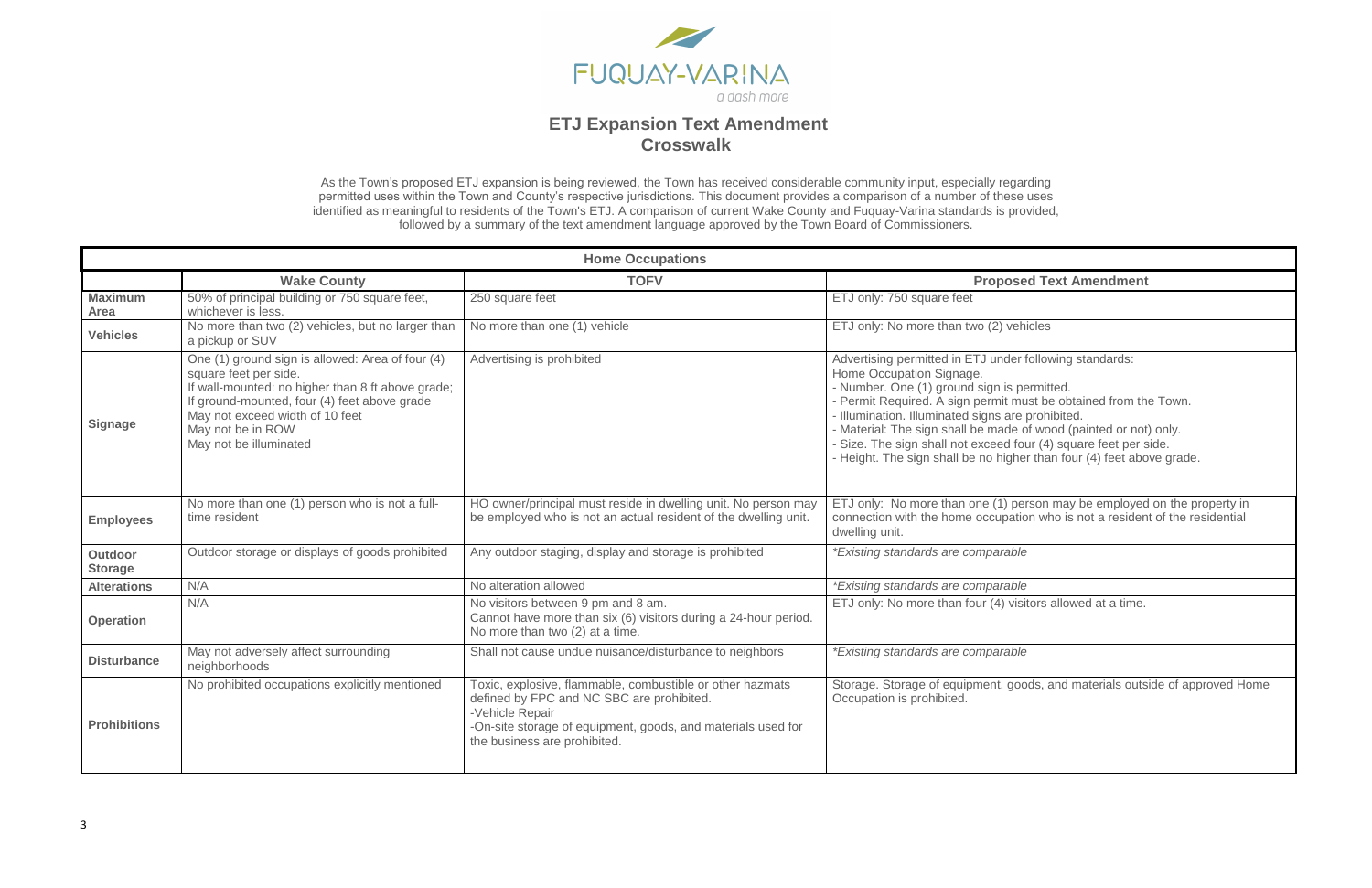

As the Town's proposed ETJ expansion is being reviewed, the Town has received considerable community input, especially regarding permitted uses within the Town and County's respective jurisdictions. This document provides a comparison of a number of these uses identified as meaningful to residents of the Town's ETJ. A comparison of current Wake County and Fuquay-Varina standards is provided, followed by a summary of the text amendment language approved by the Town Board of Commissioners.

#### **Wake Text Amendment**

Limits - 5; ETJ - 10 hicken coop shall be clean and sanitary, with all ls properly disposed of. l location of coop & pen.

na Pig language.

more than two (2) animals ve (5) animals - there is no maximum. closer than 100 ft from any adjacent residential

r other enclosure, not including stable, shall be eet from any adjacent property line, unless otherwise owner(s). is required.

|                |                                                      | <b>Agricultural Animals</b>                                                      |                                                                                                                                                                                                                                                                                                                                                                                                                                                                                                                                                |
|----------------|------------------------------------------------------|----------------------------------------------------------------------------------|------------------------------------------------------------------------------------------------------------------------------------------------------------------------------------------------------------------------------------------------------------------------------------------------------------------------------------------------------------------------------------------------------------------------------------------------------------------------------------------------------------------------------------------------|
|                | <b>Wake County</b>                                   | <b>TOFV</b>                                                                      | Propo                                                                                                                                                                                                                                                                                                                                                                                                                                                                                                                                          |
| <b>Animals</b> | No standards for residential non-domestic<br>animals | Standards for:<br><b>Bees</b><br><b>Chickens</b><br>Potbelly & Mini Juliana Pigs | Chicken Coops.<br>- Maximum Number. Corporate<br>- Required Maintenance: The cl<br>droppings and organic materials<br>- Guidelines on dimensions and<br>Removed Potbelly / Mini Juliana<br><b>Agricultural Animals:</b><br>- Maximum Number.<br>- Less than one (1) acre - No<br>- 1-2 acres - No more than fiv<br>- Greater than two (2) acres -<br>- Stabling Location. Shall be no<br>structure.<br>- Enclosure. The fenced area of<br>located a minimum of four (4) fe<br>otherwise agreed to by adjacen<br>- Fence Permit. A fence permit |